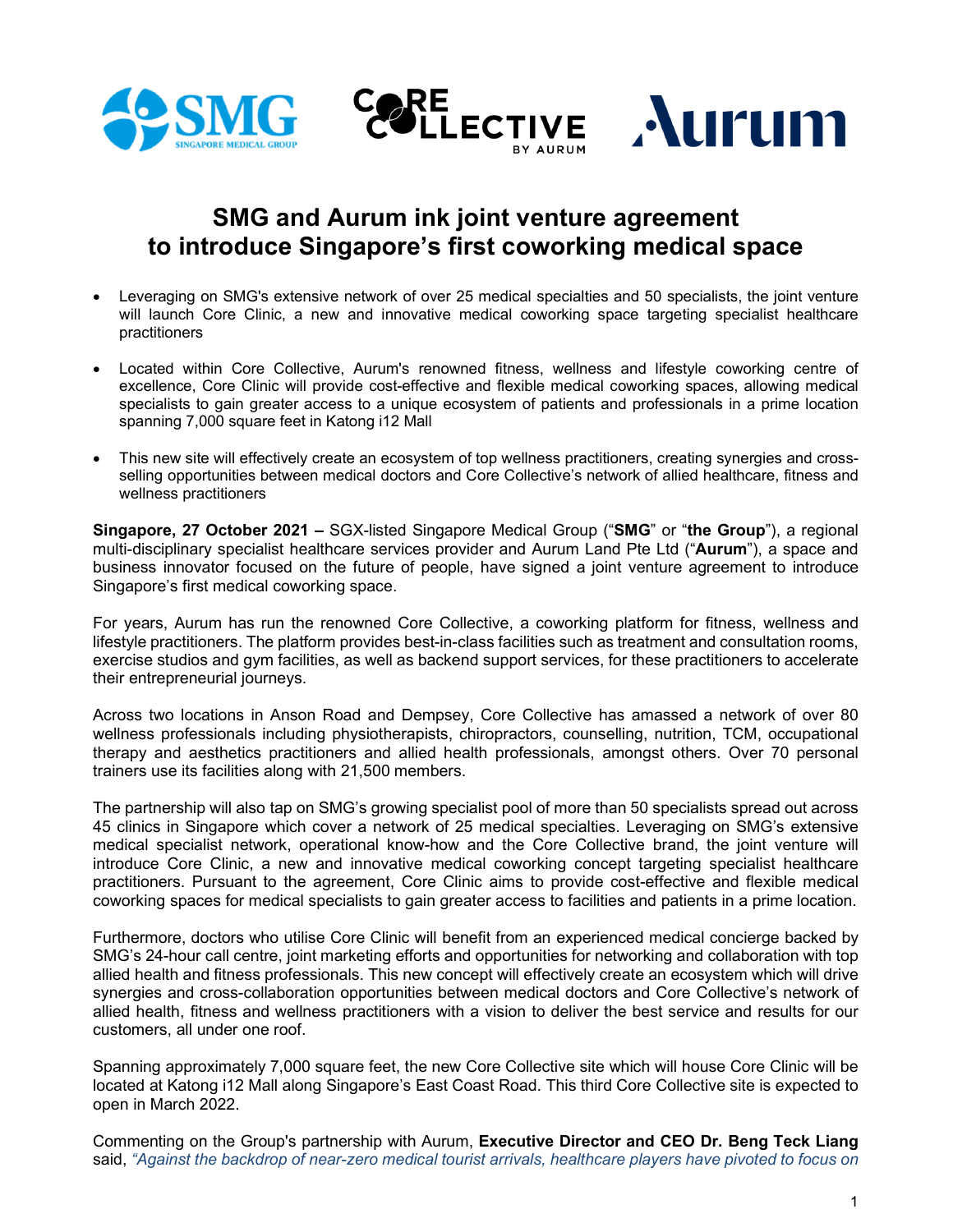*growing the domestic market. Accordingly, we are constantly exploring new and innovative ways to disrupt the healthcare landscape and gain closer proximity to potential patients in prime locations. While unique to Singapore, the idea of coworking spaces for specialist medical practitioners is viable as case studies overseas have demonstrated the success of the business model. In this regard, we are delighted to be kickstarting and partnering with Core Collective to launch Singapore's first medical coworking space as we work towards building an ecosystem of like-minded partners with other specialist medical groups and a growing pool of health and wellness professionals."* 

**Michelle Yong, CEO of Aurum Land and CEO & Founder of Core Collective** said, *"Following the introduction of Core Collective, a first-of-its kind coworking space for fitness and wellness professionals, our focus has been on building supportive environments that create change, advance communities and accelerate growth. Our foray into medical coworking spaces is thus a natural progression for us, given the consistent requests from our current community of wellness professionals to partner with medical professionals and the rising demand for healthcare services,* 

*We are excited to be partnering with SMG who is a forward-looking industry leader in the medical field, and continue the growth of Core Collective to achieve our shared vision of creating the best value and collaborative opportunities for our members and partners. We look forward to accelerating our growth trajectory with this partnership and fulfilling our regional aspirations in taking this platform overseas to markets such as Australia, Malaysia, Indonesia and Vietnam."* 

The signing of the joint venture agreement is not expected to have any material impact on the earnings per share or the net tangible assets per share of the Group for the financial year ending 31 December 2021.

### **– The End –**

## **About Singapore Medical Group Limited ("SMG")**

Incorporated in 2005 and listed on the Singapore Exchange since 2009, SMG is a private specialist healthcare provider with an extensive network of more than 45 owned and associated clinics covering over 25 medical specialties. The Group has a growing regional presence in Ho Chi Minh City in Vietnam, Jakarta and Surabaya in Indonesia and across multiple cities in Australia following several investments and joint ventures with strategic partners.

SMG's practices are strategically and conveniently located at Paragon Medical Centre, Mount Elizabeth Medical Centre, Mount Elizabeth Novena Specialist Centre, Novena Medical Center, OUE Downtown Gallery, Gleneagles Medical Centre, Farrer Park Medical Centre @ Connexion, and other locations at Bishan, Hougang, Jurong, Toa Payoh, Bedok, Punggol and Tampines.

SMG Clinics: LSC Eye Clinic, The Dental Studio, Lifescan Medical Centre, Lifescan Imaging, The Cancer Centre, The Obstetrics & Gynaecology Centre, SMG Specialist Centre, SMG Urology Centre with Beng Surgery, Wellness & Gynaecology Centre by Dr Julinda Lee, Astra Women's Specialists, Kids Clinic, Astra Laparoscopic & Robotic Centre for Women and Fertility, Cardiac Centre International, SW1 Clinic, The Breast Clinic and SMG Diabetes, Thyroid and Endocrine Clinic.

For more information, please visit https://smg.sg/

### **About Aurum Land Pte Ltd**

Incorporated in 1982, Aurum Land is a strategic diversification and a subsidiary of Woh Hup, one of Singapore's largest privately-owned construction companies with over 90 years of experience. Aurum Land is an award–winning boutique property developer that champions functionality and form in its designs. Guided by innovative thinking and market insight, Aurum Land is managed by a team of passionate industry professionals, who bring with them extensive development expertise, design excellence and technical skill.

Aurum group has progressively transformed from a traditional property developer into a forward-looking space and business innovator with a focus on the future of people. We started a leading coworking space provider and innovation ecosystem, now known as Found8, and a co-wellness and co-fitness centre of